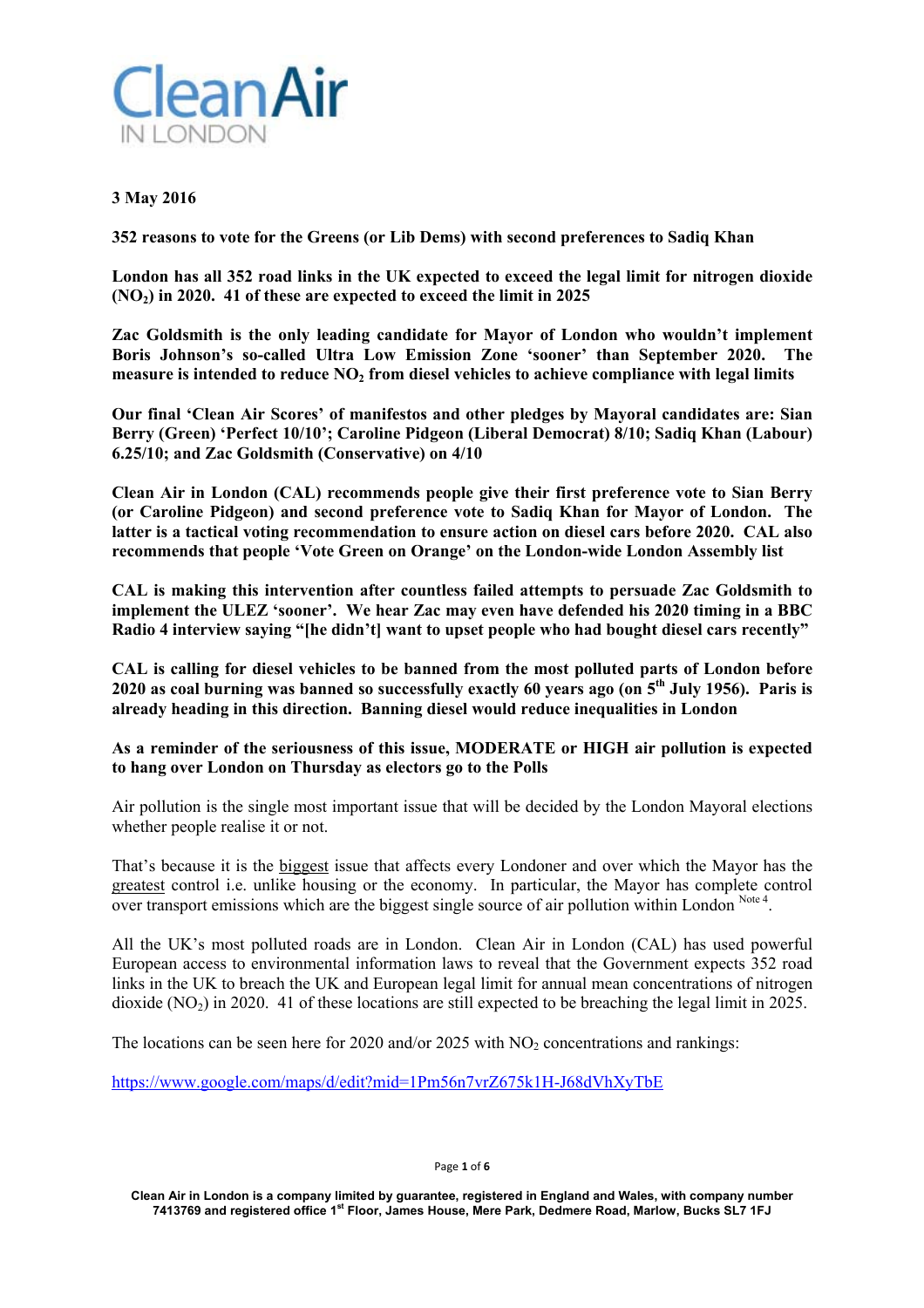

### **Boris Johnson's track record**

Boris' track record on traffic pollution has been awful including:

- scrapping the  $CO<sub>2</sub>$  Charge;
- delaying Phase 3 of the low emission zone by 15 months;
- scrapping the western extension of the congestion charging zone; and
- giving a 100% discount to newer diesel vehicles emitting less than 99 g/km of  $CO<sub>2</sub>$ .

Almost all these measures have benefited car drivers at the expense of others.

Perhaps most shocking, CAL found Boris Johnson guilty of 'public health fraud on an industrial scale' for spraying 'glue' in front of the air quality monitors most-used to report legal breaches and warn the public of air pollution episodes in the months leading up to the London 2012 Olympics.

#### **Ultra Low Emission Zone**

After years of failures and backward steps on air pollution, Boris Johnson has proposed a so-called Ultra Low Emission Zone (ULEZ) that is too small, too weak and too late. It will impose a modest daily charge on the oldest diesel vehicles entering the central congestion charging zone from September 2020. A 'show of hands' at a large stakeholder event organised by Transport for London in late 2013 revealed that not one person present considered the scheme ambitious.

A freedom of information request to Transport for London revealed that diesel vehicles are responsible for 90% to 95% of NO<sub>2</sub> exhaust emissions in London Note 3. Separately, Boris Johnson's response to a European-wide survey of action by cities revealed in 2013 that 56% of fine particles  $(PM<sub>2.5</sub>)$  and 63% of oxides of nitrogen (NOx) emitted in London in 2015 would be caused by road transport Note 4. Of those transport emissions 54% of  $PM_{2.5}$ , 47% of NO<sub>2</sub> and 28% of NO<sub>x</sub> emissions were estimated to come from passenger cars including private hire vehicles.

It is vital therefore that the ULEZ is made bigger, stronger and smarter before 2020 with an intermediate step by May 2018. Paris and other cities are taking similar action now. All the leading candidates for Mayor of London, except Zac Goldsmith would make the ULEZ bigger and implement it 'sooner'. Sian Berry and Caroline Pidgeon have also pledged to make it stronger and smarter.

### **Clean Air Scores**

CAL has analysed the leading Mayoral candidates' manifestos and/or contacted them or their teams to produce 'Clean Air Scores' Note 1.

These scores are brutal, transparent and fair by focussing on the most important sources of air pollution and the solutions where the Mayor has the greatest possible control over the outcome. They ignore, for example, calls by candidates for a Government funded scrappage scheme for diesel vehicles.

#### Page **2** of **6**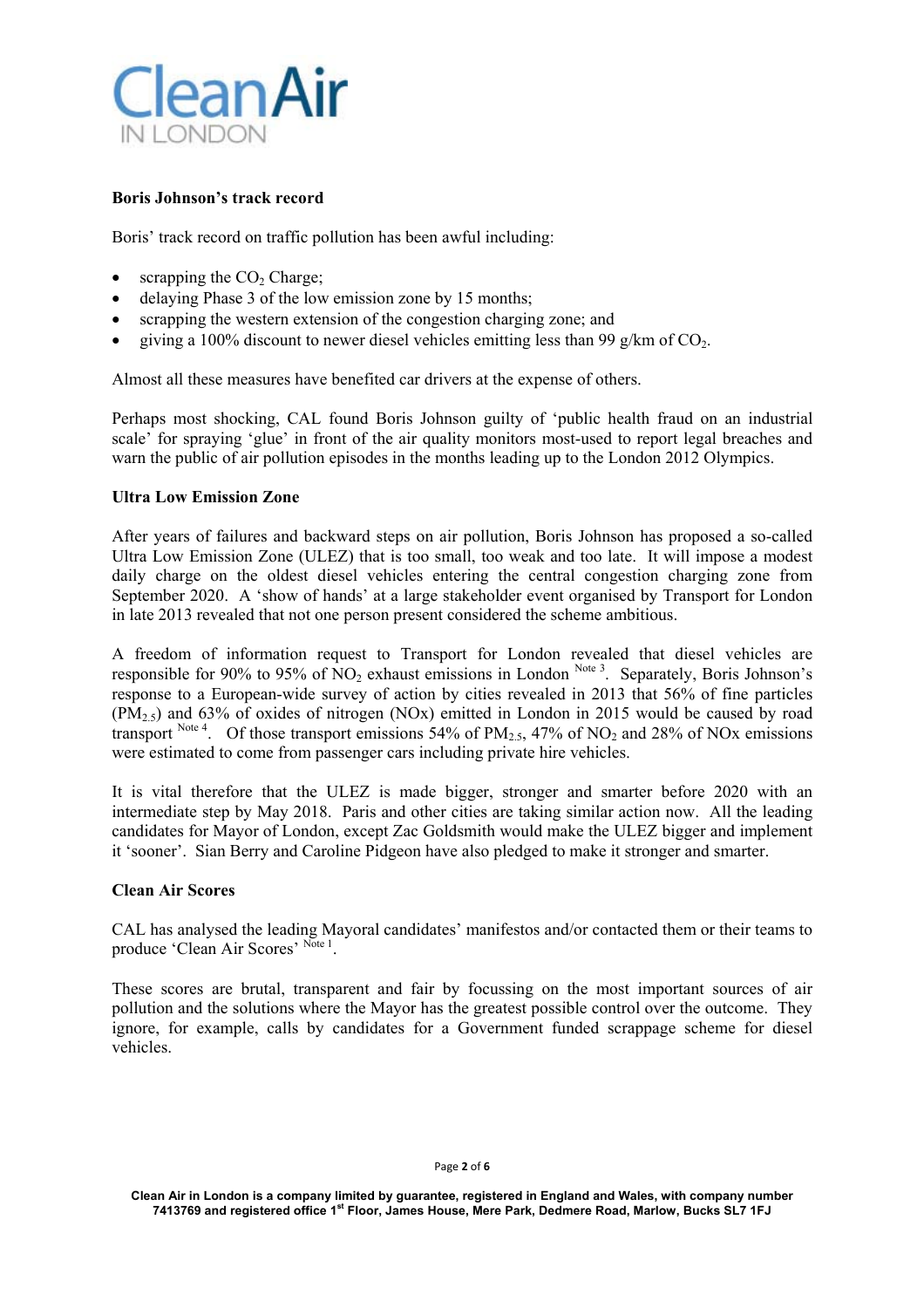

For the following pledges the candidates have received up to 10 points:

| 1. Leading a Clean Air Revolution                                                                                                                                                                                                                         | One point                                        |
|-----------------------------------------------------------------------------------------------------------------------------------------------------------------------------------------------------------------------------------------------------------|--------------------------------------------------|
| 2. Building public understanding of air pollution and issuing smog alerts                                                                                                                                                                                 | One point                                        |
| 3. Banning diesel exhaust in stages                                                                                                                                                                                                                       |                                                  |
| Bigger ULEZ before 2020<br>$\overline{\phantom{a}}$<br>Stronger ULEZ before 2020<br>$\overline{\phantom{a}}$<br>Smarter ULEZ before 2020 i.e. Emissions Based Road Charging<br>-<br>Implementing Boris' version of the ULEZ before 2020<br>$\overline{a}$ | One point<br>One point<br>One point<br>One point |
| 4. Promoting active travel including pedestrianisation e.g. #signforcycling                                                                                                                                                                               | One point                                        |
| 5. Reducing building emissions, renewable energy, banning incinerators                                                                                                                                                                                    | One point                                        |

Candidates hit the jackpot with two extra points if they back CAL's full manifesto  $N_{\text{ot}e}^{-1}$  which contains many other important but 'second order' measures e.g. relating to taxis and PHVs.

Final Clean Air Scores revealed today are: Sian Berry 'Perfect 10/10'; Caroline Pidgeon 8/10; Sadiq Khan 6.25/10; and Zac Goldsmith 4/10.

### **Worst NO2 locations**

CAL has modelled the Government's latest baseline data and found 352 places across the whole of London expected to breach World Health Organisation guidelines and legal limits for nitrogen dioxide  $(NO<sub>2</sub>)$  still in 2020 with 41 of these still breaching in 2025.

The only subsequent measure proposed by Boris Johnson to address this catastrophe is his so-called ULEZ which is too small, too weak and too late in September 2020. Worse, it will cover only a tiny fraction of these breaches and worsen many of them along boundary roads such as Euston Road, Grosvenor Place, Knightsbridge, Marylebone Road and Upper and Lower Thames Street.

This new data reminds us of the conveniently optimistic projections used by the Government to defend its court case against ClientEarth which do not assume the full horror of real world vehicle emission failings compared to test standards.

### **Air pollution episode on Election Day**

The Department of Food and Rural Affairs (Defra), which uses Met Office forecasts of air pollution, is expecting widespread MODERATE air pollution on Thursday and Friday with HIGH in places by Saturday. The Met Office forecast excludes urban roadsides where air pollution is usually worse so CAL is expecting HIGH air pollution in parts of London by Thursday afternoon. Details and health advice can be seen here:

https://uk-air.defra.gov.uk/ and http://www.londonair.org.uk/LondonAir/Default.aspx

Page **3** of **6**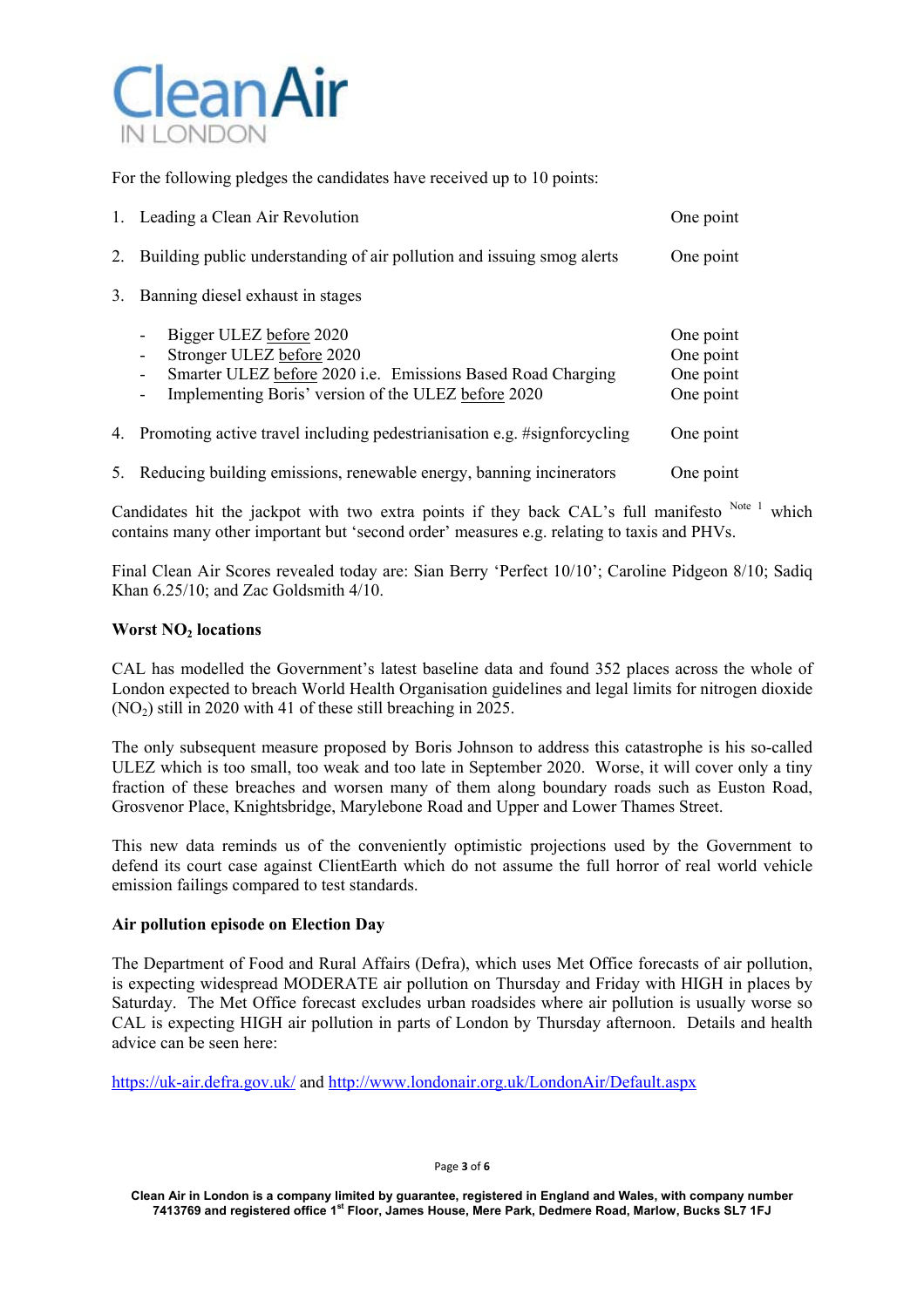

#### **Quotes**

Simon Birkett, Founder and Director of Clean Air in London, said:

"Clean Air in London (CAL) has campaigned for many months for the Mayoral candidates to take action on the biggest levers in the fight against air pollution. We have been largely successful with one notable exception.

"We have singularly failed to persuade Zac Goldsmith to take urgent action to reduce diesel pollution from cars and other vehicles. We are therefore taking the unprecedented step of asking people not to vote for Zac Goldsmith in the London Mayoral election. Zac, a famous environmentalist, seems constrained by 'car is king' Conservatives who have dominated Boris Johnson's time in office.

"Eliminating carcinogenic diesel exhaust is the single most important issue where the Mayor has the greatest possible control. In reality, the Mayor has 100% control of transport emissions and costs and little else.

"All the leading Mayoral candidates other than Zac Goldsmith have pledged to consult on implementing a bigger Ultra Low Emission Zone (ULEZ) 'sooner' than planned by Boris Johnson for September 2020. The new NO<sub>2</sub> data highlights the folly of Zac Goldsmith being the only leading candidate not to propose a bigger ULEZ 'sooner'. There is a wide gulf between Zac and all the other leading Mayoral candidates on the most significant issue for the London Mayoral election.

"Not only can't we wait four and a half years to begin restrictions on diesel cars, which would be similar to those that Berlin introduced in January 2010, but the timing means that we'd still need to be campaigning in four years' time for the same scheme to be implemented by the next Mayor. That is unacceptable.

"As a reminder of the seriousness of this issue, MODERATE or HIGH air pollution is expected to hang over London on Thursday as electors go to the Polls. The Met Office's forecast, used by the Government, understates the risk because it excludes urban roadside locations where pollution is usually worse. There is a risk of HIGH air pollution in parts of London on Thursday afternoon that may linger into Friday. Will candidates promising alerts after they're elected help warn people this week?"

"We congratulate Sian Berry and Caroline Pidgeon and thank Sadiq Khan for their commitment to a more ambitious ULEZ 'sooner'. CAL is grateful to George Galloway also for his commitment to action on diesel fumes 'sooner' than Zac proposes. Sophie Walker and Peter Whittle have also made powerful statements on clean air.

"Most important for now, we are asking Londoners to give Sadiq Khan at least their second preference vote in order to ensure action on carcinogenic diesel emissions is taken in the new Mayor's term of office."

#### Page **4** of **6**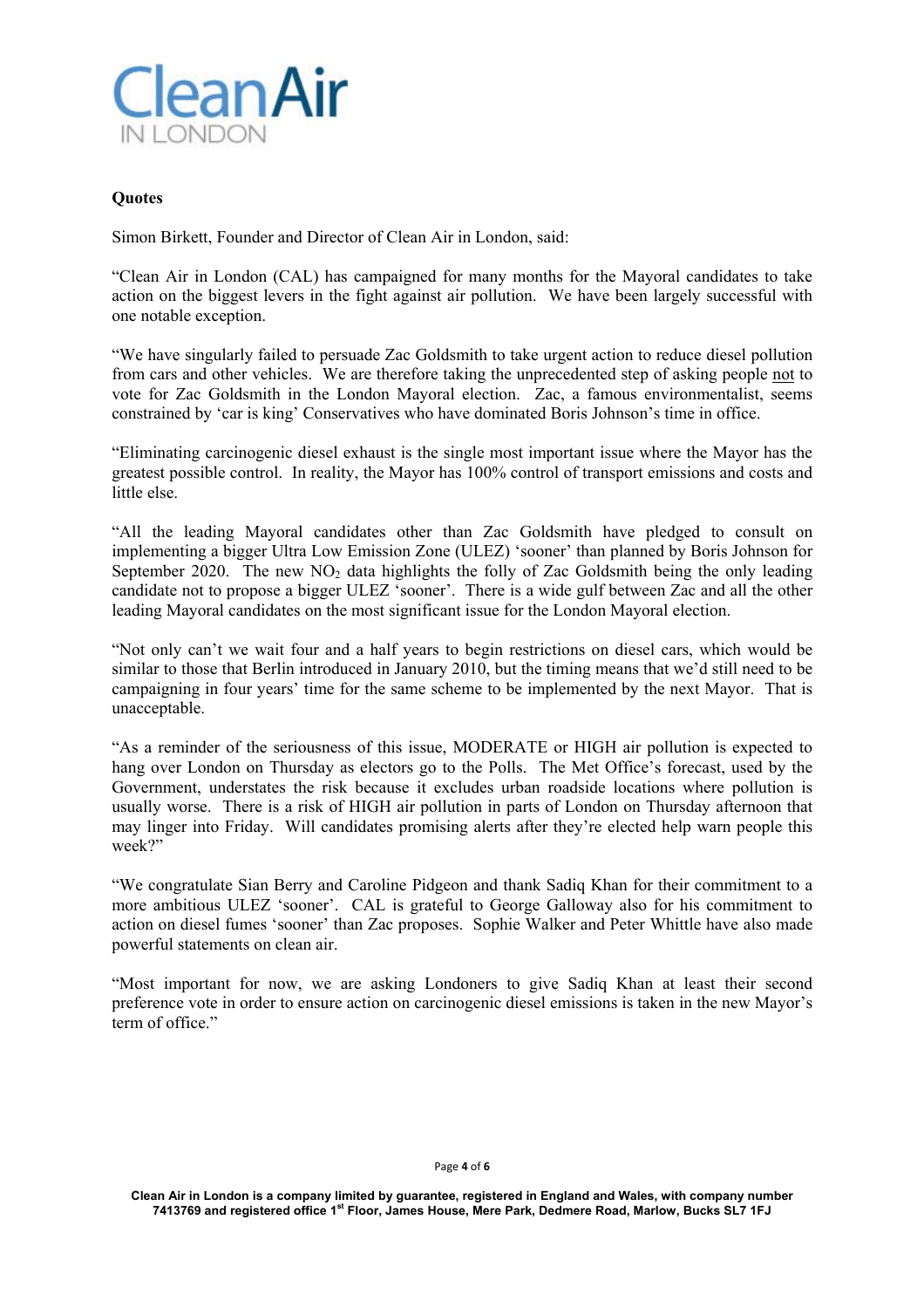

### **Notes**

# **1. Clean Air in London's manifesto for the Mayoral and London Assembly elections**

http://cleanair.london/clean-air-manifesto-2016/

# **2. Defra's data**

https://uk-air.defra.gov.uk/library/no2ten/2015-no2-projections-from-2013-data

https://uk-air.defra.gov.uk/data/gis-mapping

Previous data mapped by Jenny Jones AM of the London Assembly

http://www.howpollutedismyroad.org.uk/

# **3. Details of the so-called 'Ultra Low Emission Zone'**

https://tfl.gov.uk/modes/driving/ultra-low-emission-zone

http://cleanair.london/sources/carcinogenic-diesel-exhaust-disclosed-for-every-significant-roadin-london/

## **4. Boris Johnson's response to a survey of air pollution measures**

http://cleanair.london/wp-content/uploads/CAL-302-Mayors-response-to-City-Ranking-Questionnaire\_2013\_Redacted.pdf

### **5. Action by Paris and other cities**

How Paris is stepping up its drive against the car (2 May 2016)

http://www.bbc.co.uk/news/magazine-36169815

http://cleanair.london/solutions/mayor-gets-c-minus-in-new-ranking-of-air-quality-in-23 european-cities/

## **6. Air pollution information and health advice**

Latest hourly bulletin

http://www.londonair.org.uk/london/asp/publicbulletin.asp

Health advice

http://www.londonair.org.uk/london/asp/airpollutionhealth.asp?HealthPage=HealthAdvice

Page **5** of **6**